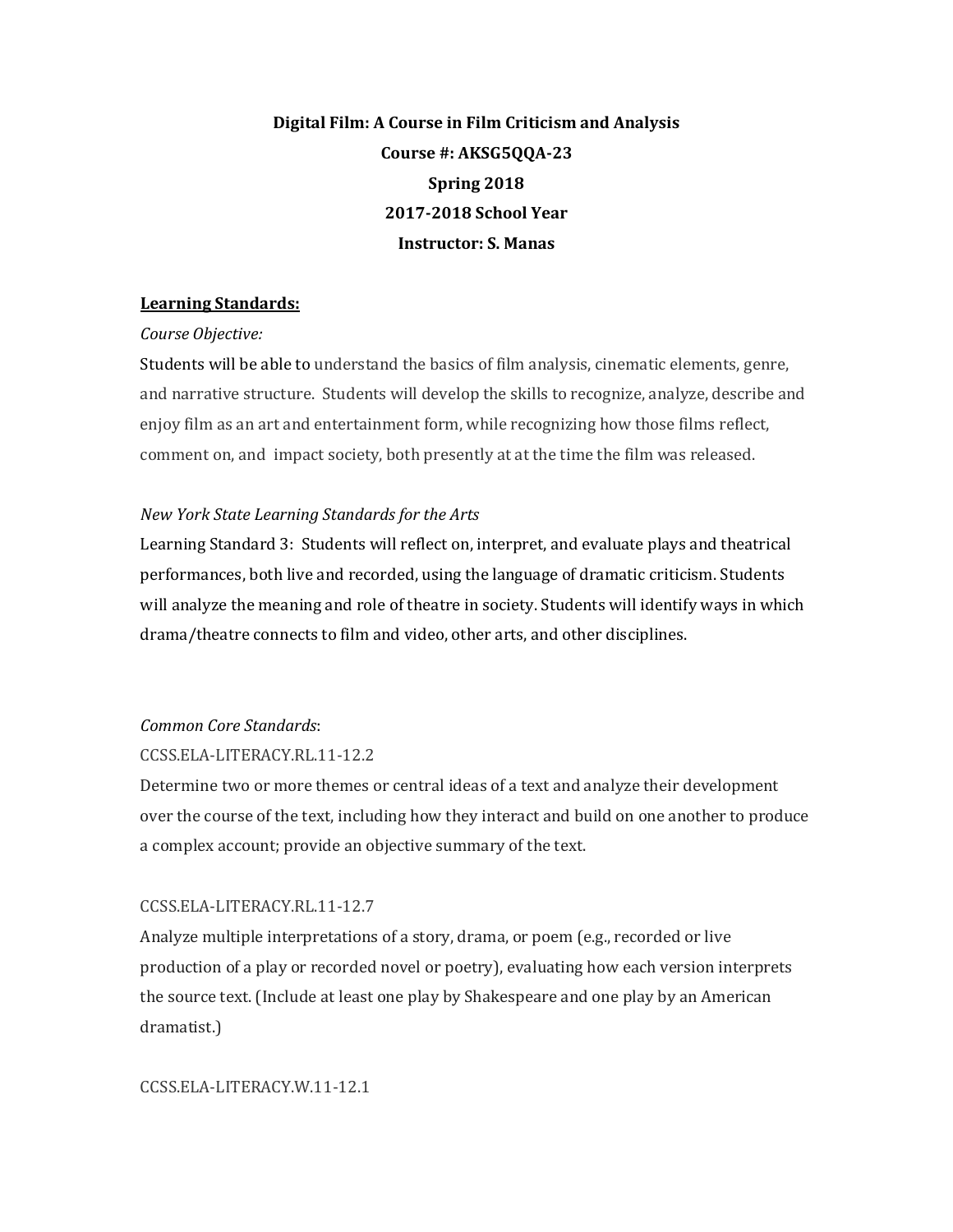Write arguments to support claims in an analysis of substantive topics or texts, using valid reasoning and relevant and sufficient evidence.

## CCSS.ELA-LITERACY.SL.11-12.4

Present information, findings, and supporting evidence, conveying a clear and distinct perspective, such that listeners can follow the line of reasoning, alternative or opposing perspectives are addressed, and the organization, development, substance, and style are appropriate to purpose, audience, and a range of formal and informal tasks.

## **Course Description:**

Students will be introduced to basics of film analysis, cinematic elements, genre, and narrative structure. Students will then go on to analyze six important films from a variety of theoretical perspectives, looking to society at the time the film was made, themes of the movie, and cinematic elements to further their understanding of the films.

| <b>Class Number</b> | <b>Classwork</b>                                                       | <b>Homework</b>                                                          |
|---------------------|------------------------------------------------------------------------|--------------------------------------------------------------------------|
| 1                   | Introduction to Film<br>Criticism                                      | Some Like It Hot<br>reading and answer<br>questions. Due class #<br>3.   |
| $\mathcal{P}$       | Introduction to Film<br>Criticism                                      |                                                                          |
| 3                   | Introduction to Some<br>Like It Hot.                                   |                                                                          |
| 4                   | Watch Some Like it Hot<br>and take notes                               |                                                                          |
| 5                   | Watch Some Like it Hot<br>and take notes                               |                                                                          |
| 6                   | Watch Some Like it Hot<br>and take notes                               | Do the Right Thing<br>reading and answer<br>questions. Due class #<br>8. |
| $\overline{7}$      | Finish Some Like It Hot<br>and begin working on<br>worksheets in pairs |                                                                          |
| 8                   | Finish worksheet in<br>pairs                                           | Finish worksheet if not<br>finished in class. Due                        |

# Calendar\*\*: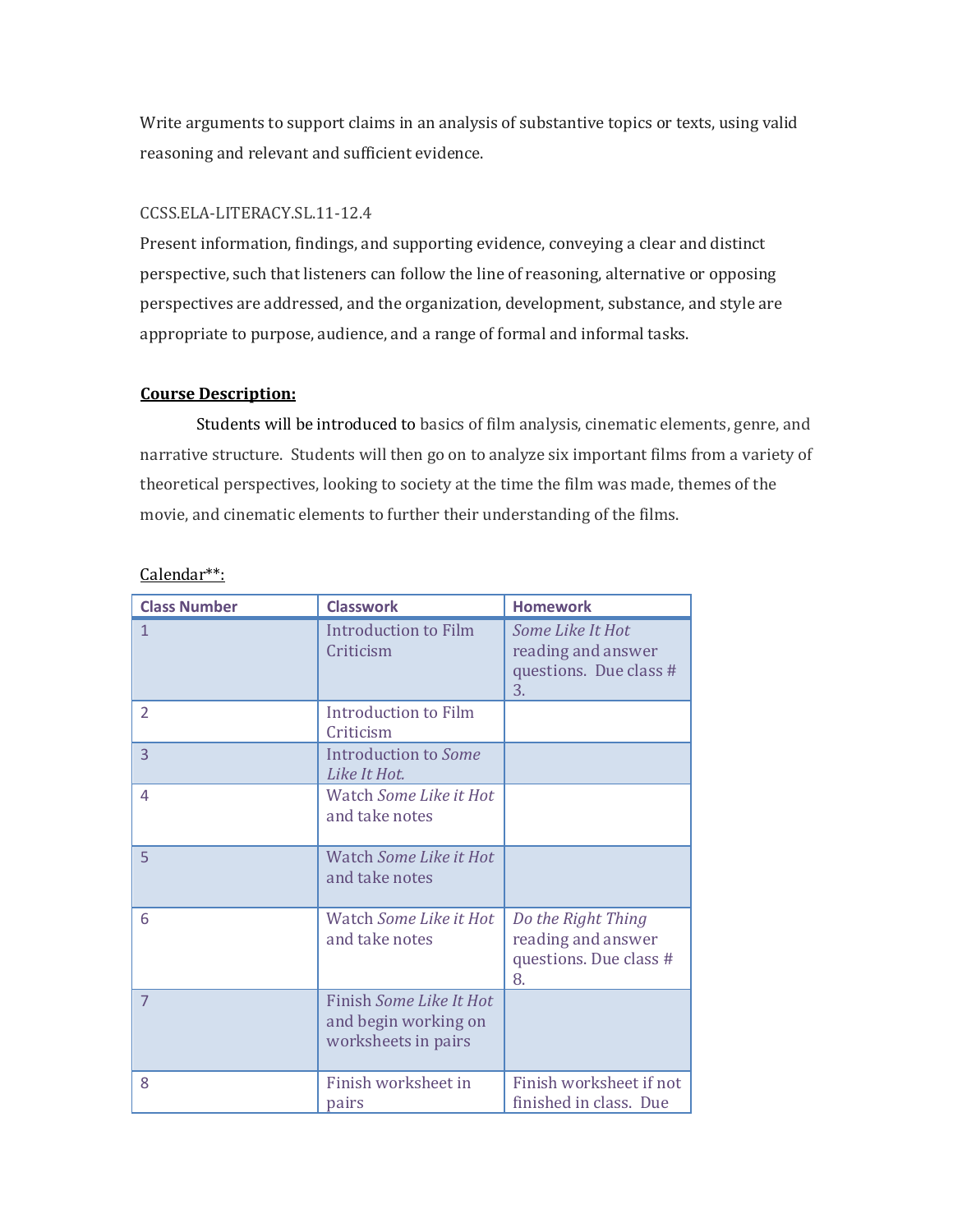|    |                                                                             | class #9.                                                    |
|----|-----------------------------------------------------------------------------|--------------------------------------------------------------|
| 9  | Introduction to Do the<br><b>Right Thing</b>                                |                                                              |
| 10 | Watch Do the Right<br>Thing and take notes                                  |                                                              |
| 11 | Watch Do the Right<br>Thing and take notes                                  |                                                              |
| 12 | Watch Do the Right<br>Thing and take notes                                  |                                                              |
| 13 | Watch Do the Right<br>Thing and take notes                                  |                                                              |
| 14 | Finish Do the Right<br>Thing and begin<br>working on<br>worksheets in pairs | Shaun of the Dead<br>reading and questions.<br>Due class #16 |
| 15 | Finish worksheets in<br>pairs                                               | Finish worksheets if<br>not completed. Due<br>class $#17$    |
| 16 | Introduction to Shaun<br>of the Dead                                        |                                                              |
| 17 | Watch Shaun of the<br>Dead and take notes                                   |                                                              |
| 18 | Watch Shaun of the<br>Dead and take notes                                   |                                                              |
| 19 | Finish Shaun of the<br>Dead and begin<br>worksheets in pairs.               | Nosedive reading and<br>questions. Due class<br>#21          |
| 20 | Finish worksheets in<br>pairs                                               | Finish worksheets if<br>not completed. Due<br>class $#22$    |
| 21 | Introduction to<br>Nosedive.                                                |                                                              |
| 22 | Watch Nosedive and<br>take notes                                            |                                                              |
| 23 | Watch Nosedive and<br>take notes                                            |                                                              |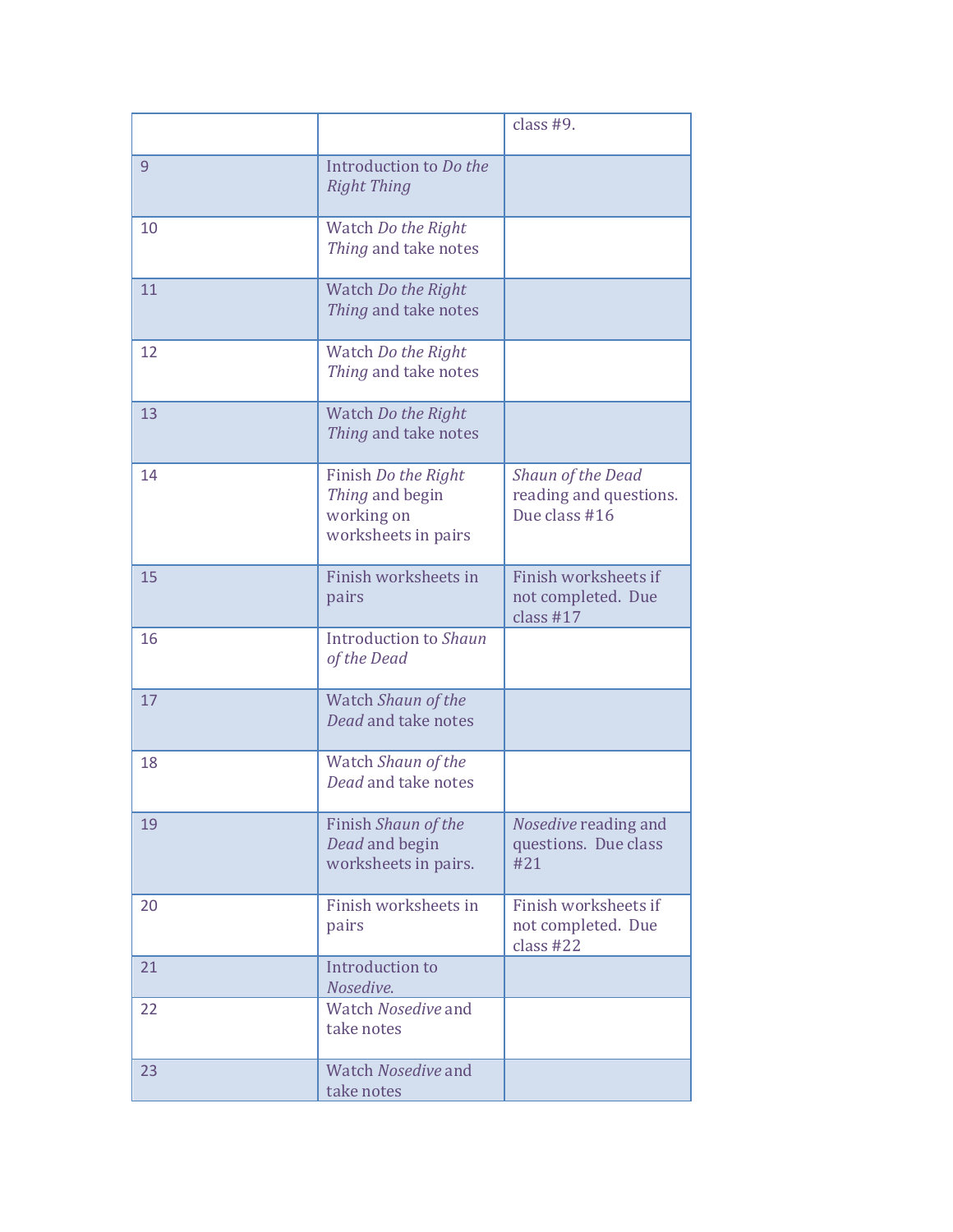| 24 | Finish Nosedive and<br>begin worksheets in<br>pairs. |                                                           |
|----|------------------------------------------------------|-----------------------------------------------------------|
| 25 | Finish worksheets in<br>pairs                        | Finish worksheets if<br>not completed. Due<br>class $#27$ |
| 26 | <b>PBA</b>                                           | Makeup work and PBA                                       |
| 27 | <b>PBA</b>                                           | Makeup work and PBA                                       |
| 28 | <b>PBA</b>                                           | Makeup work and PBA                                       |
| 29 | <b>PBA</b>                                           | Makeup work and PBA                                       |
| 30 | <b>PBA</b>                                           | Makeup work and PBA                                       |
| 31 | <b>PBA</b>                                           | <b>Makeup work and PBA</b>                                |
| 32 | <b>PBA</b>                                           | Makeup work and PBA                                       |
| 33 | Presentations                                        | Makeup work and PBA                                       |
| 34 | Presentations                                        |                                                           |

*\*\*subject to change based on student needs\*\**

# **Materials and Texts:**

- "How to Talk Like a Film Critic: Glossary of Film Terms"
- "How Did *Some Like it Hot* challenge gender norms and censorship rules of the era?" by Jeff Saporito
- "Some Like it Hot" by David Eldridge
- "Radio Raheem Is a Broken Record: Lessons from *Do the Right Thing* on It's 25<sup>th</sup> Anniversary" by Lee Weston Sabo
- "Shaun of the Dead and Zombie Films"
- "What Psychology Actually Says About the Tragically Social-Media Obessessed Society in *Black Mirror*" by Erin Brodwin
- *"Black Mirror's* Third Season Opens with a Vicious Take on Social Media" by Tasha Robinson
- *Some Like It Hot*
- *Do The Right Thing*
- **•** *Shaun of the Dead*
- *Nosedive* (short film from *Black Mirror*)

# **Grading Policy:**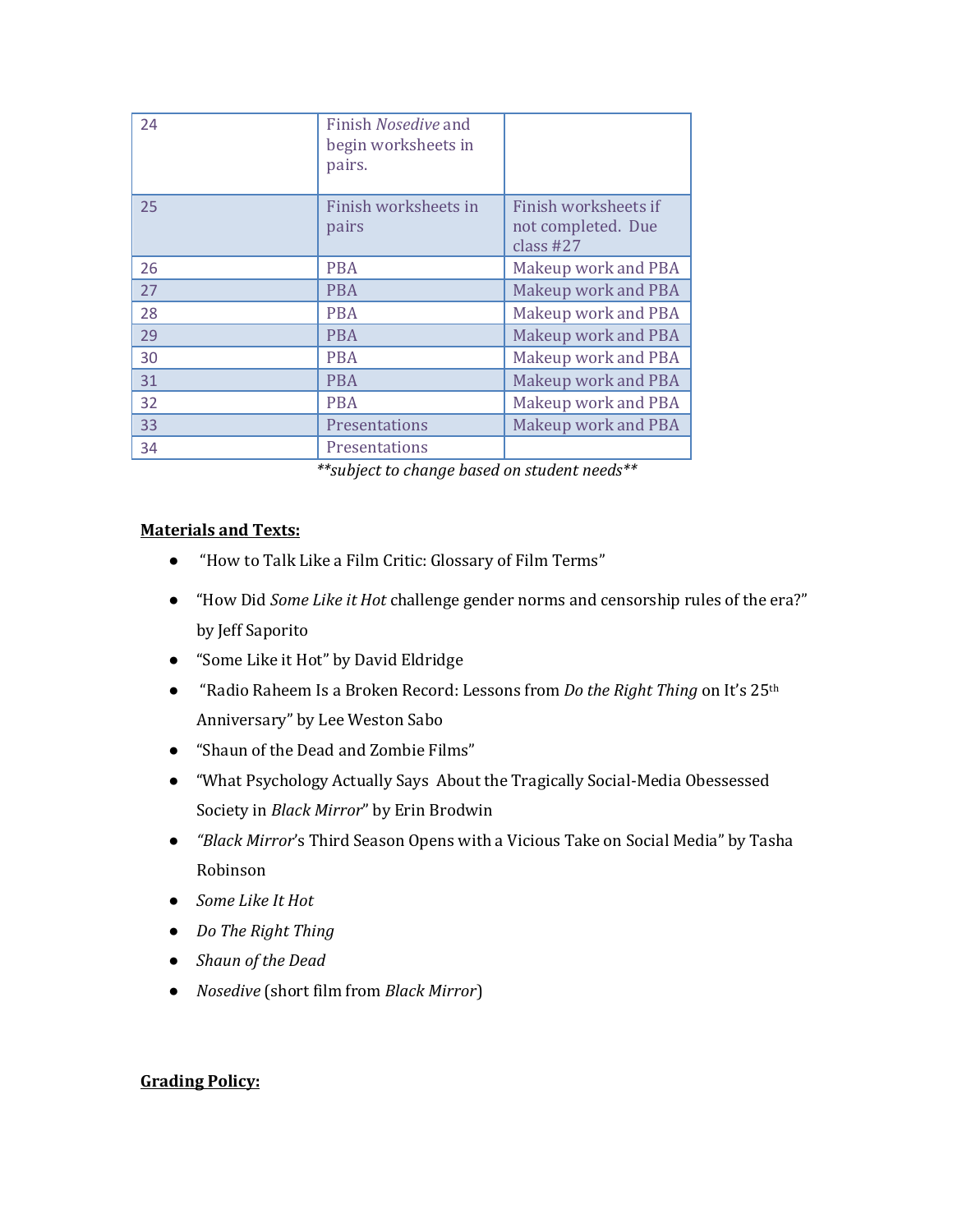#### Project Based Assessment -25%

Students will be assigned a project based assessment as a final. Students will have a choice of five important films to choose from. Students may either write a 5 page paper with a powerpoint presentation for the class or create a video which they will present to the class.

#### Film Worksheets - 25%

A film worksheet will be completed for every film we watch in class while the film is being viewed. These worksheets will contain short answer questions about cinematic elements, themes, etc. Worksheets are due the class period after we finish viewing the movie. You will either receive a 100% for having completed it with clear effort or a 0 for having not completed it. Worksheets must show an effort has been made to be considered complete.

#### Homework  $-10%$

For homework, you will either receive a 100% for having completed it with clear effort or a 0 for having not completed it. Homework must show an effort has been made to be considered complete.

#### Attendance – 20%

You must come to class and you must be on time. You will receive 2 points (100%) for being present and on time, 1 point  $(50\%)$  for being late, and zero points  $(0\%)$  for an unexcused absence or cut. 

#### Participation – 20%

When you are in class please participate. This is an easy way to boost your grade.

## **Classroom Procedures:**

Students are expected to be in class, on time, and ready to work. There is a bathroom in the classroom that students may use. If a student needs the nurse, the Dean, the unit coordinator, or to go to the main office, they will be allowed to go and provided a pass at the teacher and para's discretion.